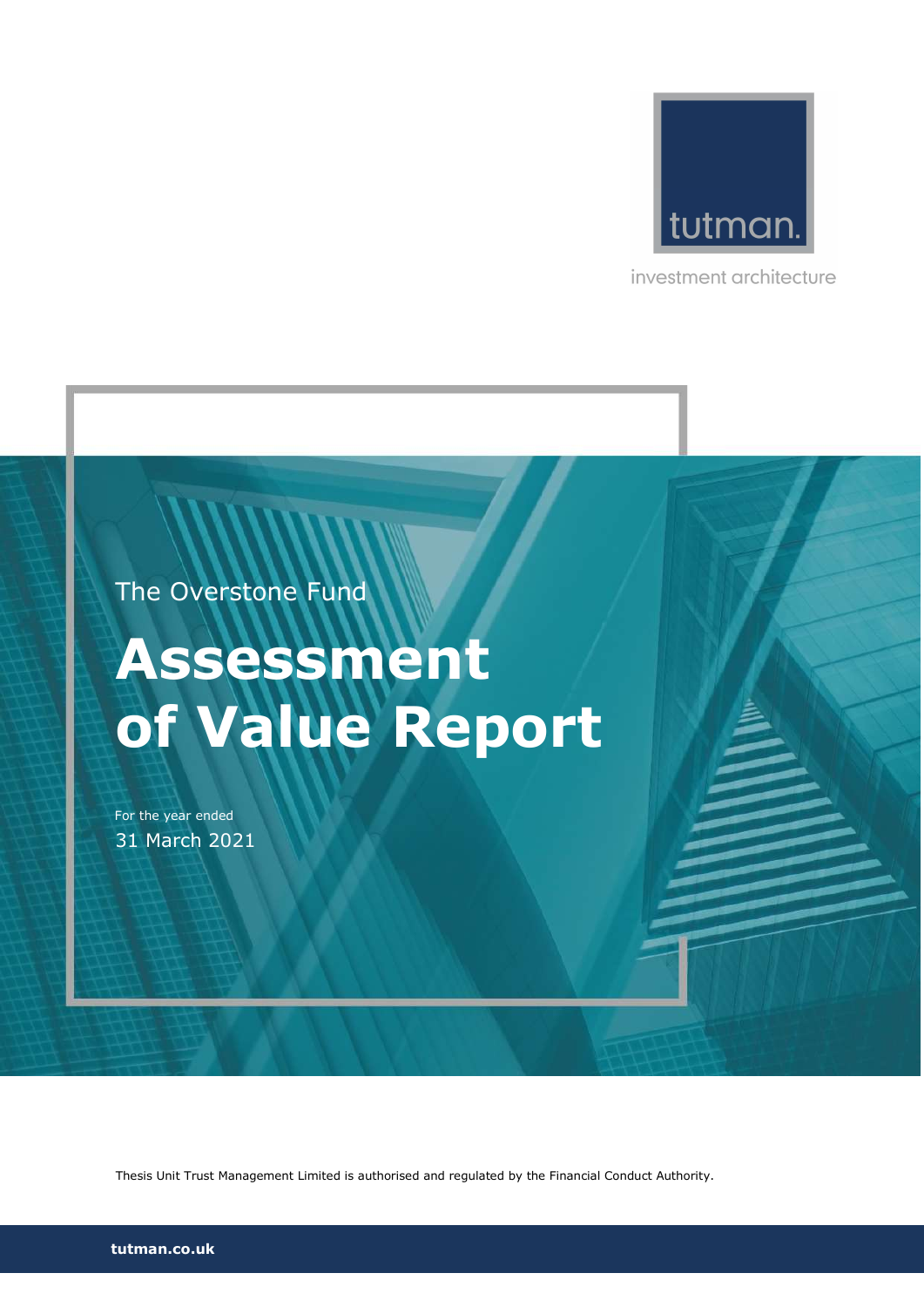# Fund Information

| <b>Fund objective:</b>         | The Fund's objective is to achieve an income, rising over<br>time, with some capital growth. |
|--------------------------------|----------------------------------------------------------------------------------------------|
| <b>Fund size:</b>              | £112,393,740.11                                                                              |
| <b>Performance comparator:</b> | MSCI World PR LCL                                                                            |

# Assessment of Value

The Board of the Authorised Fund Manager (AFM) is required to perform an annual Assessment of Value for each unit class within the fund and to report its findings to investors.

The Assessment of Value places a responsibility on the AFM to determine whether the fees and charges of the fund are justified in the context of the overall service and value provided to investors.

Following the introduction of the Assessment of Value requirement in 2019, we appointed two independent non-executive directors with a particular remit to oversee and challenge the Assessment of Value process conducted in relation to the fund.

In this Assessment of Value report, we have used a traffic light system whereby:



# Independent AFM model – terminology

The AFM has the regulatory responsibility for all aspects of the fund operations including the actions of its delegates. Its role requires a focus on good investor outcomes, investor protection, oversight, compliance and general regulatory matters.

The Investment Manager is appointed by the AFM and has the full discretion to manage the assets of the portfolio in accordance with the fund's objective and investment policy. The Investment Manager is the entity which delivers out- or under-performance on behalf of investors. It is the entity which in turn receives the greatest share of the Annual Management Charge.

The Investment Manager and the AFM can be part of the same organisation or separate. When they are separate the fund can be described as having an Independent AFM which is the case with the The Overstone Fund.

# Background to our firm – Independent AFM

Thesis Unit Trust Management Limited is a specialist provider of independent AFM services. Our approach to delivering good outcomes for investors in our funds, from the initial design phase and throughout the fund life cycle, is based upon having the right blend of experience, culture and governance.

We choose to work with a variety of service providers (fund accountants, depositaries, transfer agents and auditors) and provide independent, bespoke and flexible solutions. By outsourcing day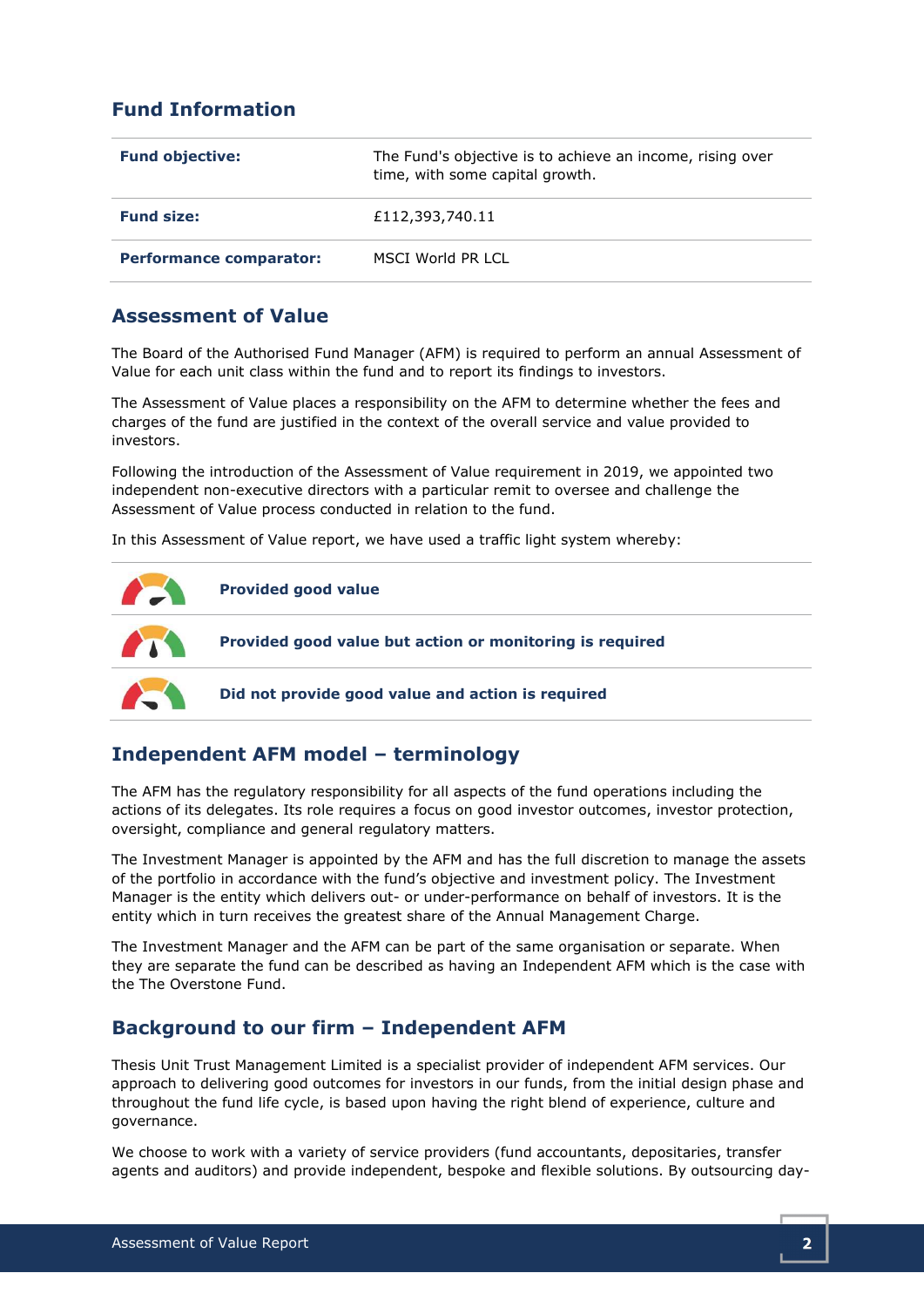to-day activity to specialist providers our teams can focus on investor outcomes, risk management, oversight, product governance and regulatory change.

We delegate fund servicing to a panel of reputable institutions. Consequently, we have an informed view of this part of the supply chain. We benchmark those fund servicers against a range of criteria including service and cost. We build close relationships with our delegates at all levels within our respective organisations allowing for effective escalation when appropriate and always with the best interests of investors in mind. We are also able to change a service provider with relative ease as and when required to improve quality of service, reduce cost or for other strategic or operational reasons.

We delegate investment management to a wide range of firms who utilise different strategies and investment techniques. As such we have a broad and informed view of the investment management marketplace and independently benchmark across a range of criteria including service, performance and costs. Coming from a fund management background we have qualified investment managers and research analysts within our AFM business who have the experience to monitor fund performance and challenge third party investment managers on behalf of investors in the funds.



# Independent AFM – service and costs

In assessing the quality and cost of our independent AFM service we have concluded that we have delivered a service that meets the requirements of investors in the funds, and the fund sponsor, and which has delivered value.

Examples of the criteria that we considered included the operation and compliance of the fund (including the number of errors and investor complaints), the results from the depositary's inspection and audit of our AFM arrangements, and other factors such as the implementation of regulatory change at no cost to investors.

We judge whether our AFM fee is competitive and can be justified based on feedback from independent consultants, our clients who select us and when existing funds move to us from our competitors. Our fees are tiered thereby providing economies of scale for investors as the fund value increases.



# Service provider service and costs

Having separately assessed the quality and cost of the outsourced fund service providers we have concluded that services have met the requirements expected and delivered value to investors.

Examples of the criteria that we considered included Key Performance Indicators in the key areas including pricing, delivery of statements, delivery of report and accounts, and investor complaints.

We have assessed that the service providers' fees are competitive and provide value to investors by benchmarking against the other service providers on our panel. The majority of fees are tiered thereby providing a mechanism for economies of scale as the fund value increases.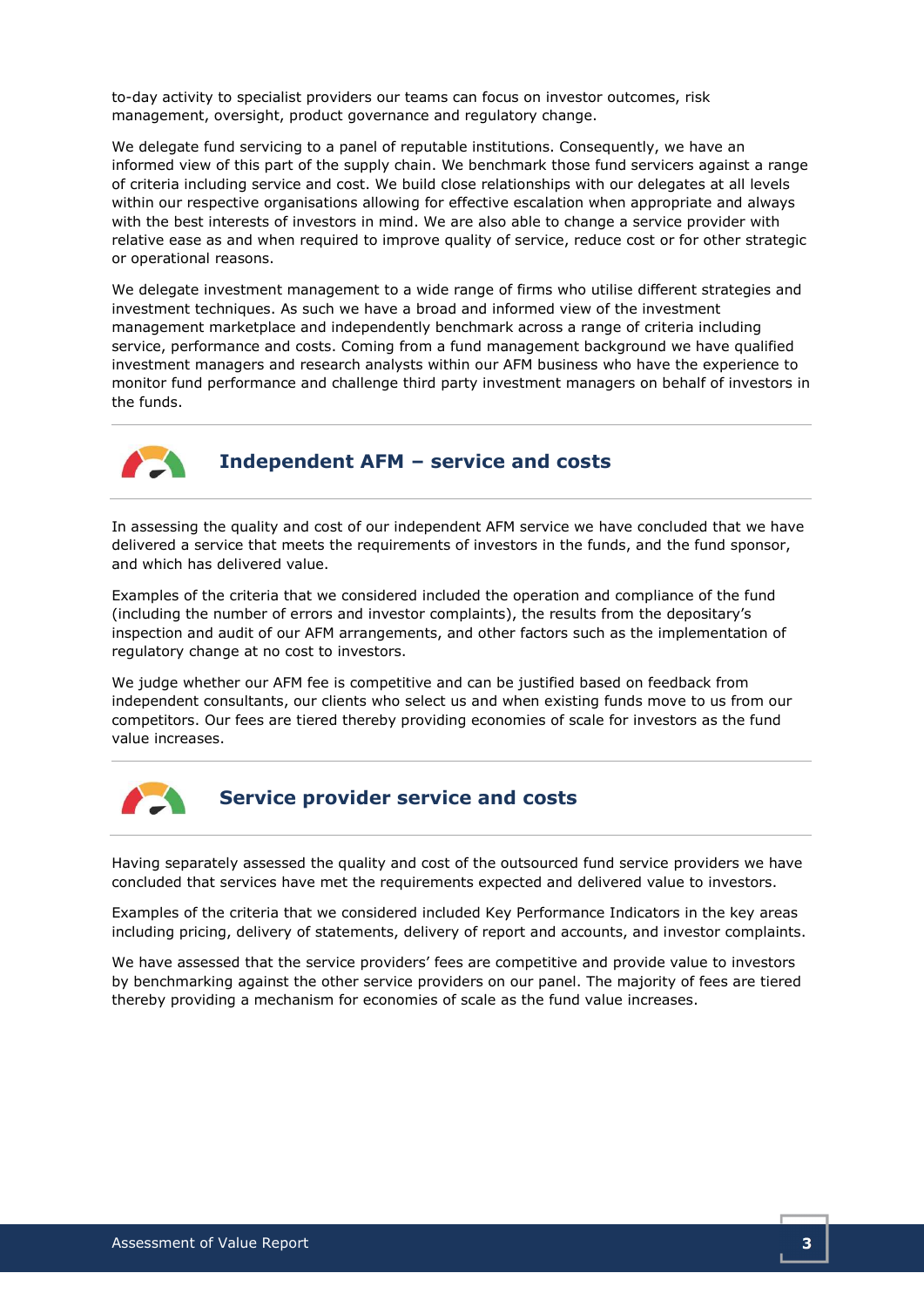## Investment manager service and costs

It is our judgement that the experience of investors in the fund and an assessment of whether the fund has delivered value is most directly impacted by the services, performance and costs that are attributable to the Investment Manager. Further details of our value assessment, with a particular focus on the Investment Manager, are shown below:



Quality of service

The range and quality of service delivered by the Investment Manager including the experience of the team, track record, quality of relationship with our AFM team, and the results from our governance and oversight arrangements

We monitor the Investment Manager on a daily basis, and maintain frequent contact with them on a range of aspects of their work including adherence with the investment mandate and policy, liquidity management, and fair value pricing as well as regulatory compliance. We have more formal contact quarterly and further periodic reviews on a thematic basis.

We are satisfied that the Investment Manager continues to meet our requirements and provides a good quality of service.

# Performance

Whether the fund has provided good performance, net of fees, in relation to its investment objective. We have considered performance against the fund's benchmark and/or appropriate peer group, compliance with investment policy, volatility and liquidity, and any evidence of closet tracking.

As the independent AFM we have monitored and discussed performance with the Investment Manager and will continue to do so. Whilst volatility levels triggered a review, our Investment Committee was satisfied with the explanation from the Investment Manager and this will continue to be monitored. The fund is being actively managed in accordance with the investment objective and policy, which is to achieve an income, rising over time, with some capital growth. The fund has met its income objective and positive returns have been delivered.

Income levels have risen over time, except in the year to  $31<sup>st</sup>$  March 2021. In the economic environment which followed the pandemic some of the fund's holdings announced dividend cuts. We expect to see dividends grow on a three to five year rolling view as the current crisis passes.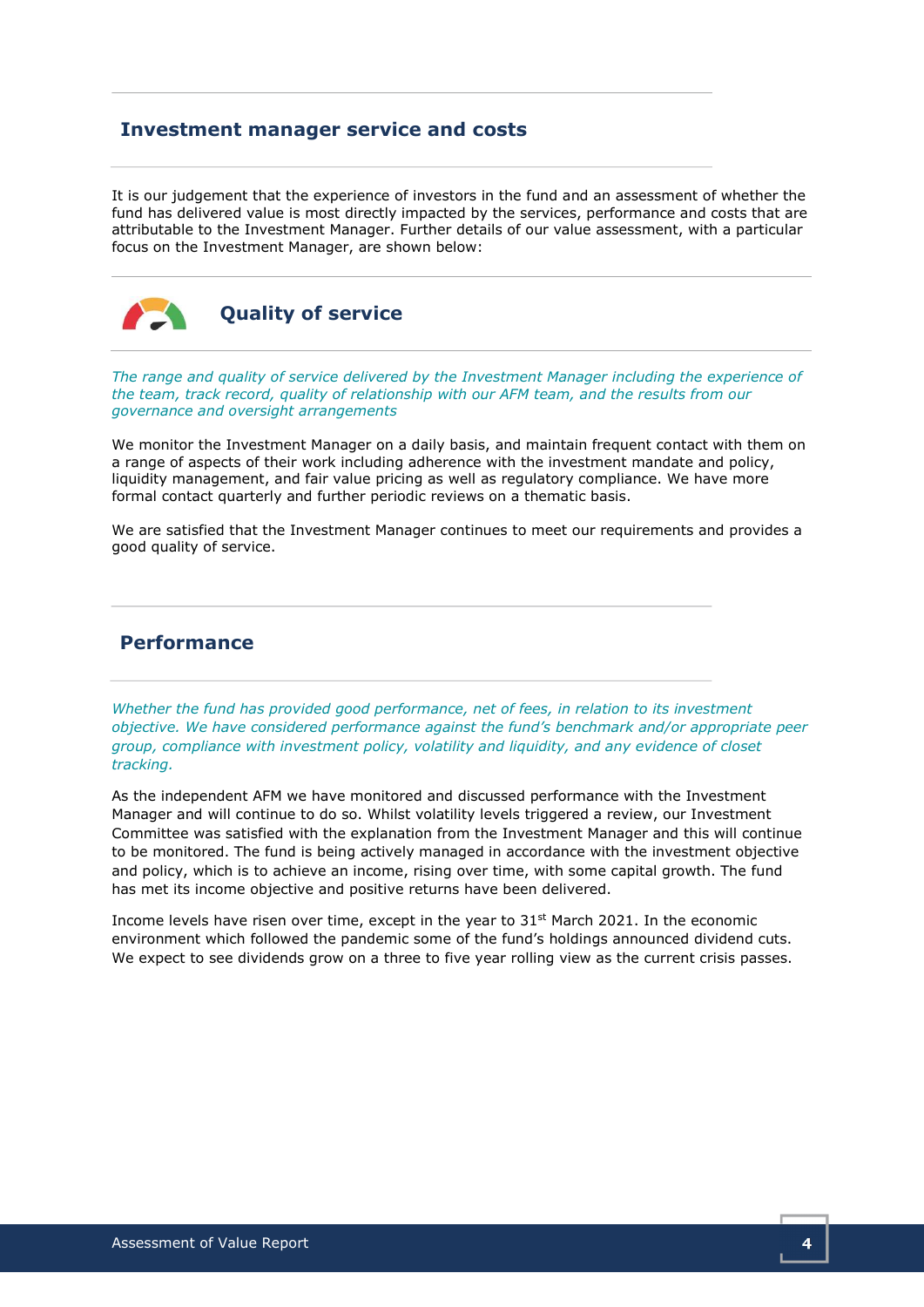| <b>Class/Comparator</b>                              | 1 year<br>performance<br>(%) | 3 year<br>performance<br>(%) | 5 year<br>performance<br>(%) | <b>Yield</b><br>$\frac{9}{6}$ | <b>Value</b> |
|------------------------------------------------------|------------------------------|------------------------------|------------------------------|-------------------------------|--------------|
|                                                      |                              |                              |                              |                               |              |
| Overstone Global Eq Inc Fd B<br>Acc                  | 45.40                        | 30.42                        | 73.44                        | 1.90                          |              |
| Overstone Global Eq Inc Fd B<br>Inc                  | 45.52                        | 30.51                        | 74.28                        | 1.93                          |              |
| Overstone Global Eq Inc Fd FI<br>GBP Inc *           | 45.04                        | 28.95                        | N/A                          | 2.10                          |              |
| Overstone Global Eq Inc Fd I<br>Acc                  | 44.49                        | 27.87                        | 67.52                        | 2.07                          |              |
| Overstone Global Eq Inc Fd J<br>Inc                  | 44.58                        | 27.99                        | 67.61                        | 1.41                          |              |
| Overstone Global Eq Inc Fd I<br>Inc                  | 44.45                        | 27.94                        | 67.68                        | 2.12                          |              |
| Overstone Global Eq Inc Fd K<br>Acc                  | 45.18                        | 28.09                        | 68.08                        | 1.35                          |              |
| Overstone Global Eq Inc Fd K<br>Inc                  | 45.26                        | 28.28                        | 67.84                        | 1.37                          |              |
| Overstone Global Eq Inc Fd L<br>Асс                  | 44.08                        | 27.76                        | 68.14                        | 2.32                          |              |
| Overstone Global Eq Inc Fd J<br>Acc                  | 44.45                        | 27.95                        | 67.52                        | 1.40                          |              |
| Overstone Global Eq Inc Fd J<br>Hdg Acc **           | 45.58                        | 21.12                        | N/A                          | 1.35                          |              |
| Overstone Global Eq Inc Fd J<br>Hdg Inc ***          | 45.44                        | N/A                          | N/A                          | 1.35                          |              |
| Overstone Global Eq Inc Fd L<br>Inc                  | 44.18                        | 27.85                        | 68.25                        | 1.33                          |              |
| MSCI World High Dividend<br>Yield (Yield Comparator) | N/A                          | N/A                          | N/A                          | 1.70                          |              |
| <b>MSCI World PR LCL</b><br>(Performance Comparator) | 48.52                        | 37.65                        | 70.57                        | N/A                           |              |

\* Class Launched in July 2017, so performance history for the 5 year period does not exist.

\*\* Class Launched in July 2016, so performance history for the 5 year period does not exist.

\*\*\* Class Launched in June 2018, so performance history for the 3 and 5 year periods does not exist.



Whether the charges are reasonable compared with the costs of providing the service (considering factors such as the size of the Investment Manager, its balance sheet strength and profit margins).

At a fund size of £112,393,740.11 we are satisfied that the costs charged to the fund are reasonable given its size and a holistic assessment of the benefits that accrue to its investors.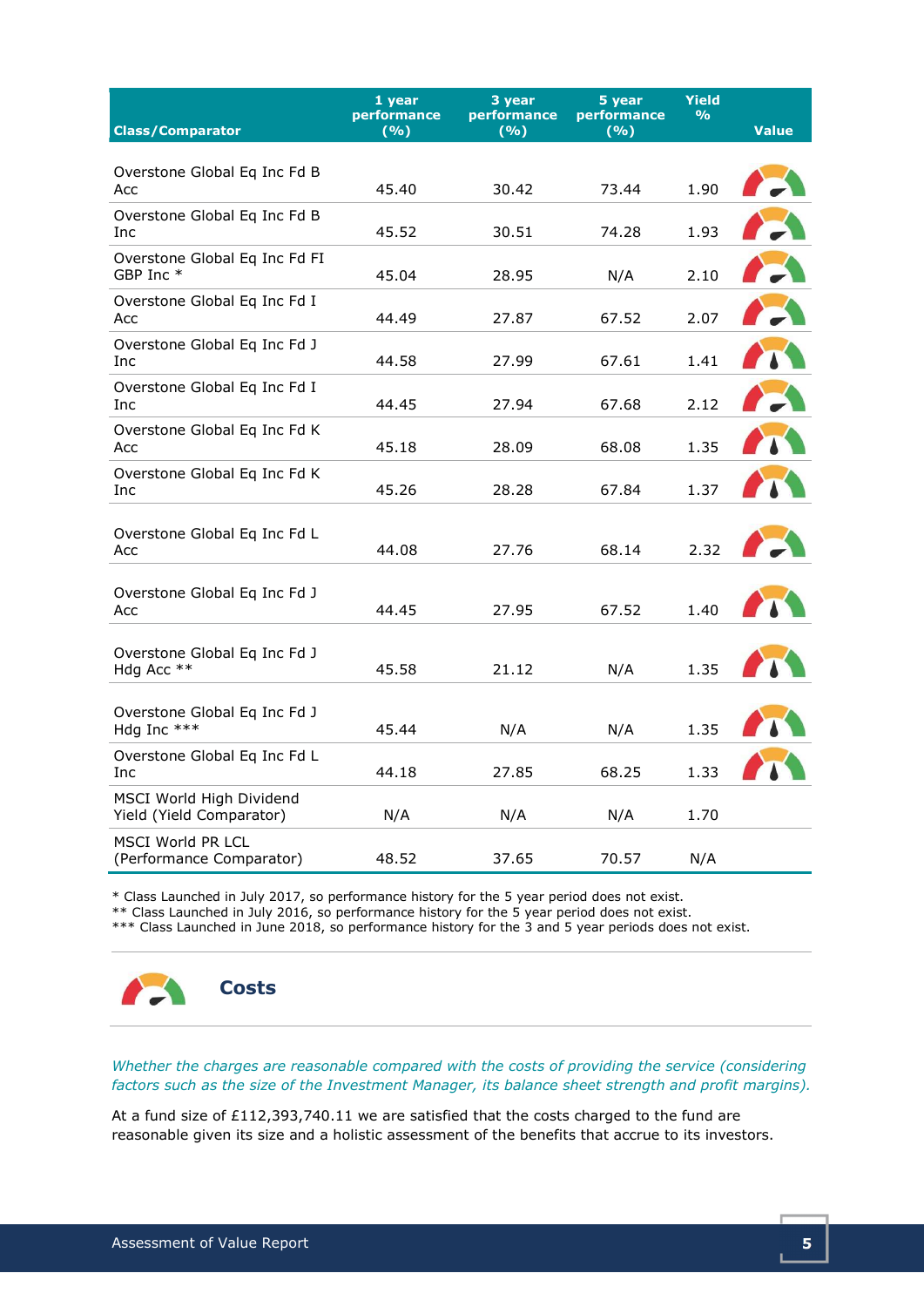

# Economies of Scale

#### Is the fund or the Investment Manager of a size or scale where economies of scale should be passed on to investors.

In view of the fund's size, we do not believe that there are economies of scale available yet to be passed back to the fund. However, we will discuss the feasibility of a tiered fee schedule with the investment manager in order that economies of scale are passed on should the fund grow sufficiently.

# Comparable market rates

#### Whether the charges are comparable with similar funds in this sector of the market.

As an independent AFM we operate multiple funds. We appoint different service providers and a wide range of Investment Managers and can readily benchmark fees.



Overstone Global Eq Inc Fd B Acc

It is our assessment that the OCF of this class is lower than the OCF of other similar funds in the market.



Overstone Global Eq Inc Fd B Inc

It is our assessment that the OCF of this class is lower than the OCF of other similar funds in the market.



Overstone Global Eq Inc Fd FI GBP Inc

It is our assessment that the OCF of this class is lower than the OCF of other similar funds in the market.



Overstone Global Eq Inc Fd I Acc

It is our assessment that the OCF of this class is lower than the OCF of other similar funds in the market.



Overstone Global Eq Inc Fd J Inc

It is our assessment that the OCF of this class is lower than the OCF of other similar funds in the market.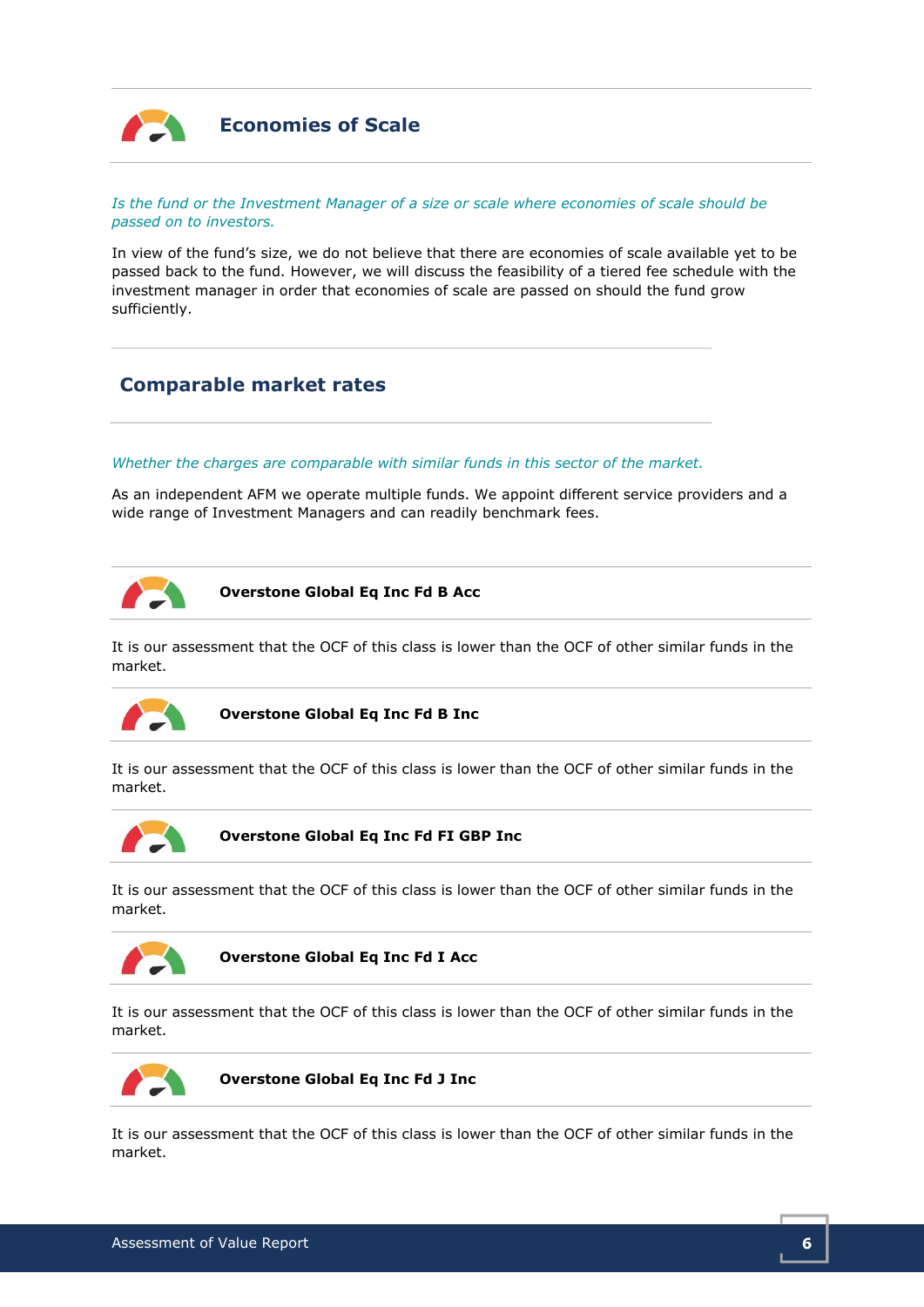

## Overstone Global Eq Inc Fd I Inc

It is our assessment that the OCF of this class is lower than the OCF of other similar funds in the market.



## Overstone Global Eq Inc Fd K Acc

It is our assessment that the OCF of this class is lower than the OCF of other similar funds in the market.



#### Overstone Global Eq Inc Fd K Inc

It is our assessment that the OCF of this class is lower than the OCF of other similar funds in the market.



Overstone Global Eq Inc Fd L Acc

It is our assessment that the OCF of this class is lower than the OCF of other similar funds in the market.



Overstone Global Eq Inc Fd J Acc

It is our assessment that the OCF of this class is lower than the OCF of other similar funds in the market.



Overstone Global Eq Inc Fd J Hdg Acc

It is our assessment that the OCF of this class is lower than the OCF of other similar funds in the market.



Overstone Global Eq Inc Fd J Hdg Inc

It is our assessment that the OCF of this class is lower than the OCF of other similar funds in the market.



Overstone Global Eq Inc Fd L Inc

It is our assessment that the OCF of this class is lower than the OCF of other similar funds in the market.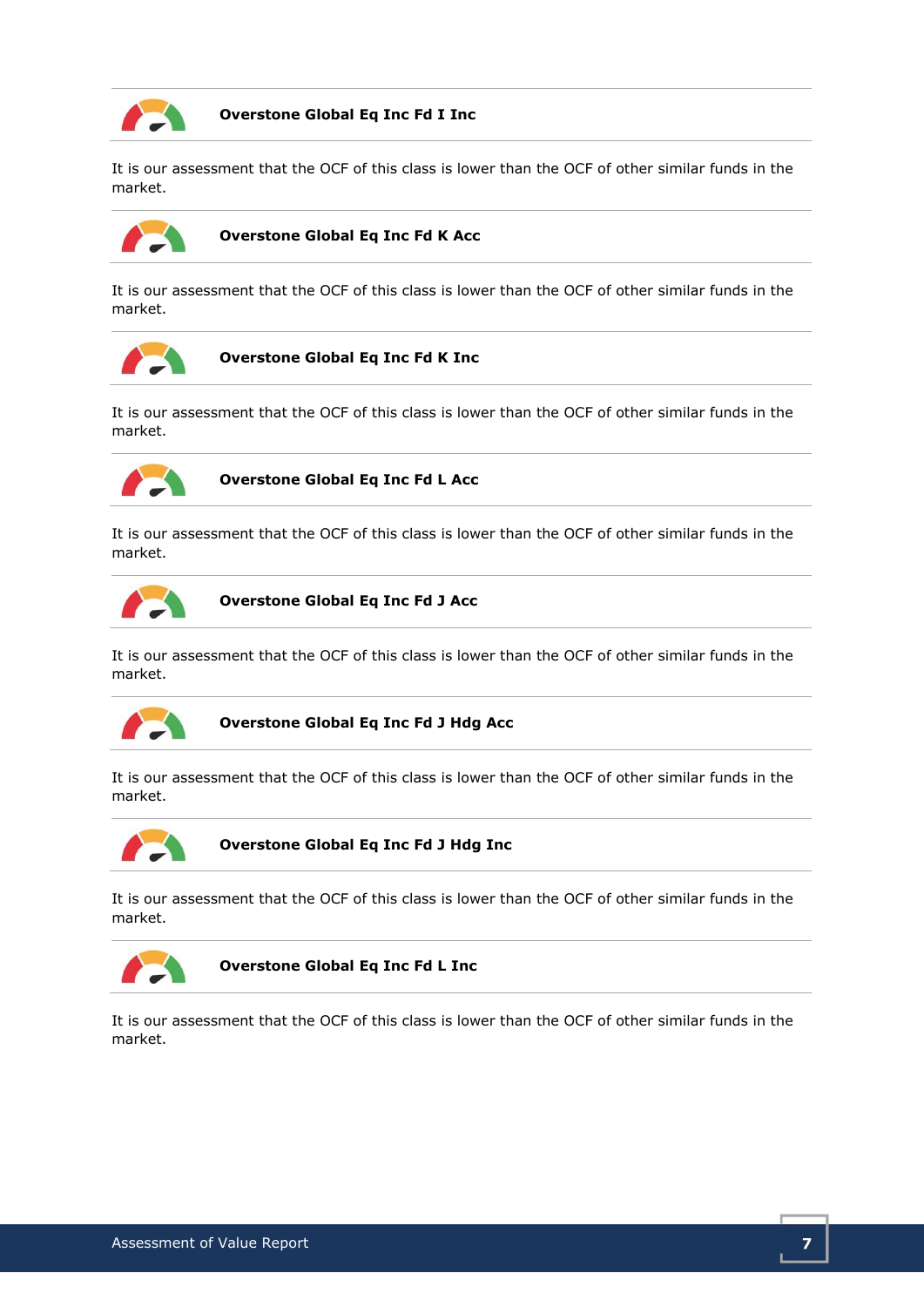| <b>Class/Peer group</b>                    | <b>OCF</b><br>( %) |
|--------------------------------------------|--------------------|
| Overstone Global Eq Inc Fd B Acc           | 0.23               |
| Overstone Global Eq Inc Fd B Inc           | 0.23               |
| Overstone Global Eq Inc Fd FI GBP Inc 0.63 |                    |
| Overstone Global Eq Inc Fd I Acc           | 0.88               |
| Overstone Global Eq Inc Fd J Inc           | 0.88               |
| Overstone Global Eq Inc Fd I Inc           | 0.88               |
| Overstone Global Eq Inc Fd K Acc           | 0.88               |
| Overstone Global Eq Inc Fd K Inc           | 0.88               |
| Overstone Global Eq Inc Fd L Acc           | 0.88               |
| Overstone Global Eg Inc Fd J Acc           | 0.88               |
| Overstone Global Eq Inc Fd J Hdg Acc       | 0.88               |
| Overstone Global Eq Inc Fd J Hdg Inc       | 0.88               |
| Overstone Global Eq Inc Fd L Inc           | 0.88               |
| <b>IA Global</b>                           | 0.93               |
| Peer group highest OCF                     | 3.10               |

# Comparable services

#### How the charges compare to other comparable funds that the Investment Manager manages.

Whilst we do not have visibility of the rates that the Investment Manager charges for providing comparable services outside of our fund range, we have assessed the charges relative to other similar funds that we operate.



Overstone Global Eq Inc Fd B Acc

It is our assessment that the OCF of this class is lower than the OCF of other similar funds that we operate.



Overstone Global Eq Inc Fd B Inc

It is our assessment that the OCF of this class is lower than the OCF of other similar funds that we operate.



Overstone Global Eq Inc Fd FI GBP Inc

It is our assessment that the OCF of this class is lower than the OCF of other similar funds that we operate.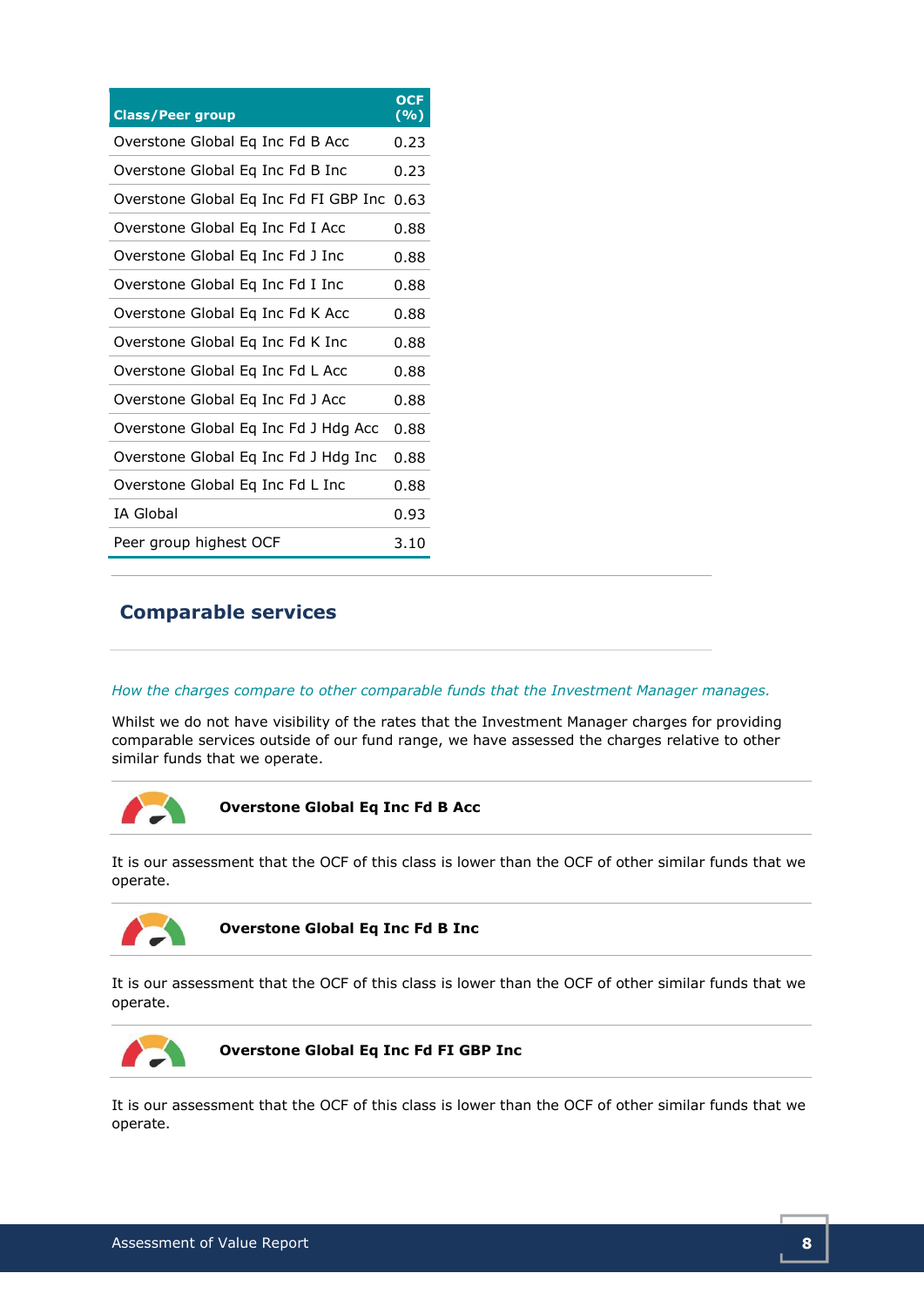

## Overstone Global Eq Inc Fd I Acc

It is our assessment that the OCF of this class is lower than the OCF of other similar funds that we operate.



## Overstone Global Eq Inc Fd J Inc

It is our assessment that the OCF of this class is lower than the OCF of other similar funds that we operate.



Overstone Global Eq Inc Fd I Inc

It is our assessment that the OCF of this class is lower than the OCF of other similar funds that we operate.



Overstone Global Eq Inc Fd K Acc

It is our assessment that the OCF of this class is lower than the OCF of other similar funds that we operate.



Overstone Global Eq Inc Fd K Inc

It is our assessment that the OCF of this class is lower than the OCF of other similar funds that we operate.



Overstone Global Eq Inc Fd L Acc

It is our assessment that the OCF of this class is lower than the OCF of other similar funds that we operate.



Overstone Global Eq Inc Fd J Acc

It is our assessment that the OCF of this class is lower than the OCF of other similar funds that we operate.



Overstone Global Eq Inc Fd J Hdg Acc

It is our assessment that the OCF of this class is lower than the OCF of other similar funds that we operate.



Overstone Global Eq Inc Fd J Hdg Inc

It is our assessment that the OCF of this class is lower than the OCF of other similar funds that we operate.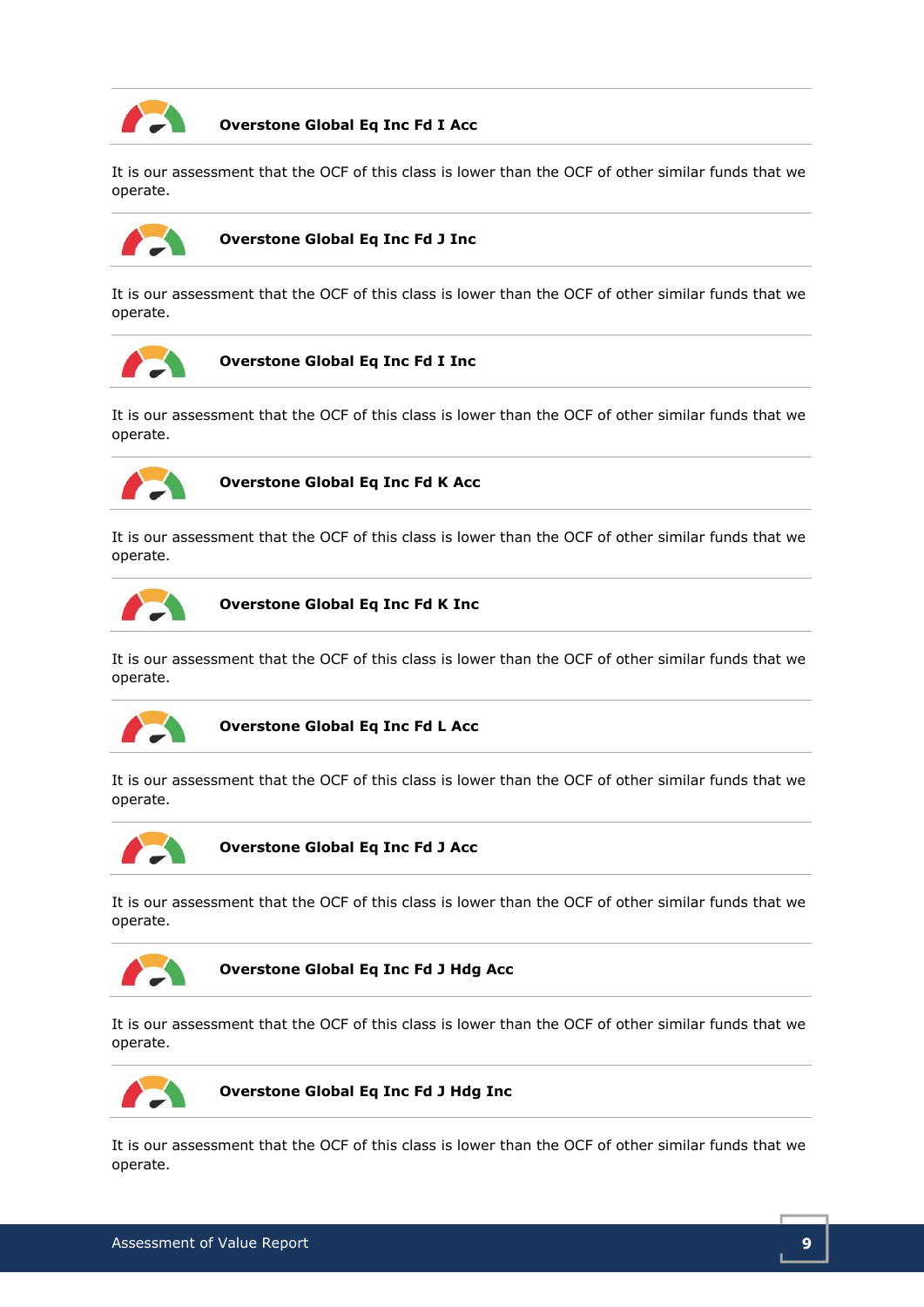

## Overstone Global Eq Inc Fd L Inc

It is our assessment that the OCF of this class is lower than the OCF of other similar funds that we operate.

| <b>Class/Average Managed by the AFM</b> | <b>OCF</b><br>$(\sqrt[6]{\circ})$ |
|-----------------------------------------|-----------------------------------|
| Overstone Global Eq Inc Fd B Acc        | 0.23                              |
| Overstone Global Eq Inc Fd B Inc        | 0.23                              |
| Overstone Global Eq Inc Fd FI GBP Inc   | 0.63                              |
| Overstone Global Eg Inc Fd I Acc        | 0.88                              |
| Overstone Global Eq Inc Fd J Inc        | 0.88                              |
| Overstone Global Eq Inc Fd I Inc        | 0.88                              |
| Overstone Global Eq Inc Fd K Acc        | 0.88                              |
| Overstone Global Eq Inc Fd K Inc        | 0.88                              |
| Overstone Global Eq Inc Fd L Acc        | 0.88                              |
| Overstone Global Eq Inc Fd J Acc        | 0.88                              |
| Overstone Global Eq Inc Fd J Hdg Acc    | 0.88                              |
| Overstone Global Eq Inc Fd J Hdg Inc    | 0.88                              |
| Overstone Global Eq Inc Fd L Inc        | 0.88                              |
| Average managed by the AFM              | 0.97                              |



## Classes of shares

Whether investors are invested in a share class with higher charges than another class which is available. We have also considered different fees which apply to retail and institutional investors where institutional investors are subject to a significantly higher minimum investment.

The OCF of the retail class is 0.25% higher than the institutional class with the lowest OCF. This differential is considered reasonable and justifiable given the operational workload, risks and associated costs of supporting retail investors. Class B shares are only available to staff of the investment manager.

# Overall Assessment of Value

Following our assessment, the board of Thesis Unit Trust Management Limited has concluded its assessment of value for each share class as follows:



Provided good value.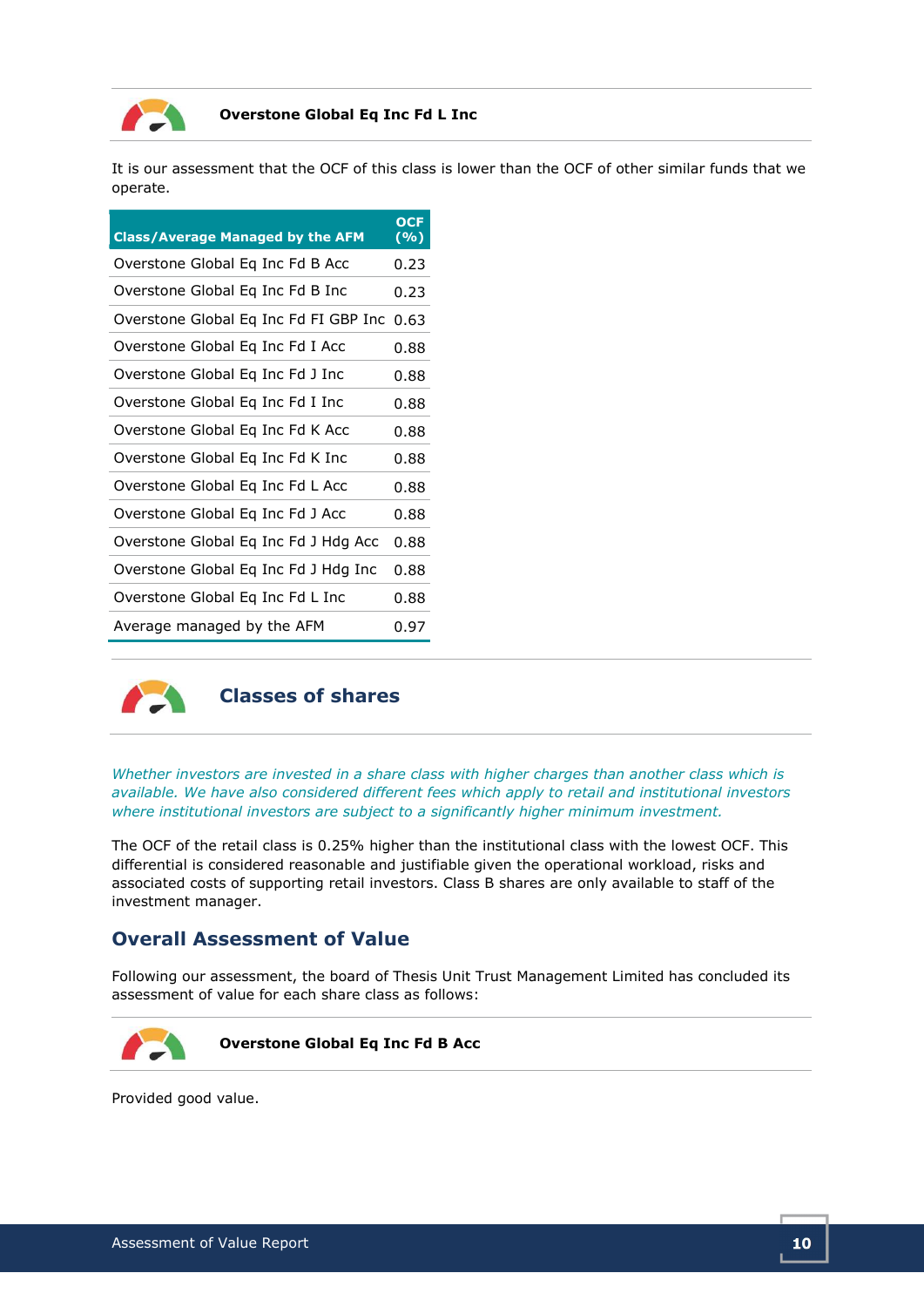

Overstone Global Eq Inc Fd B Inc

Provided good value.



Overstone Global Eq Inc Fd FI GBP Inc

Provided good value.



Overstone Global Eq Inc Fd I Acc

Provided good value.



Overstone Global Eq Inc Fd J Inc

Provided good value but action or monitoring is required.



Overstone Global Eq Inc Fd I Inc

Provided good value.



Overstone Global Eq Inc Fd K Acc

Provided good value but action or monitoring is required.



Overstone Global Eq Inc Fd K Inc

Provided good value but action or monitoring is required.



Overstone Global Eq Inc Fd L Acc

Provided good value.



Overstone Global Eq Inc Fd J Acc

Provided good value but action or monitoring is required.



Overstone Global Eq Inc Fd J Hdg Acc

Provided good value but action or monitoring is required.



Overstone Global Eq Inc Fd J Hdg Inc

Provided good value but action or monitoring is required.